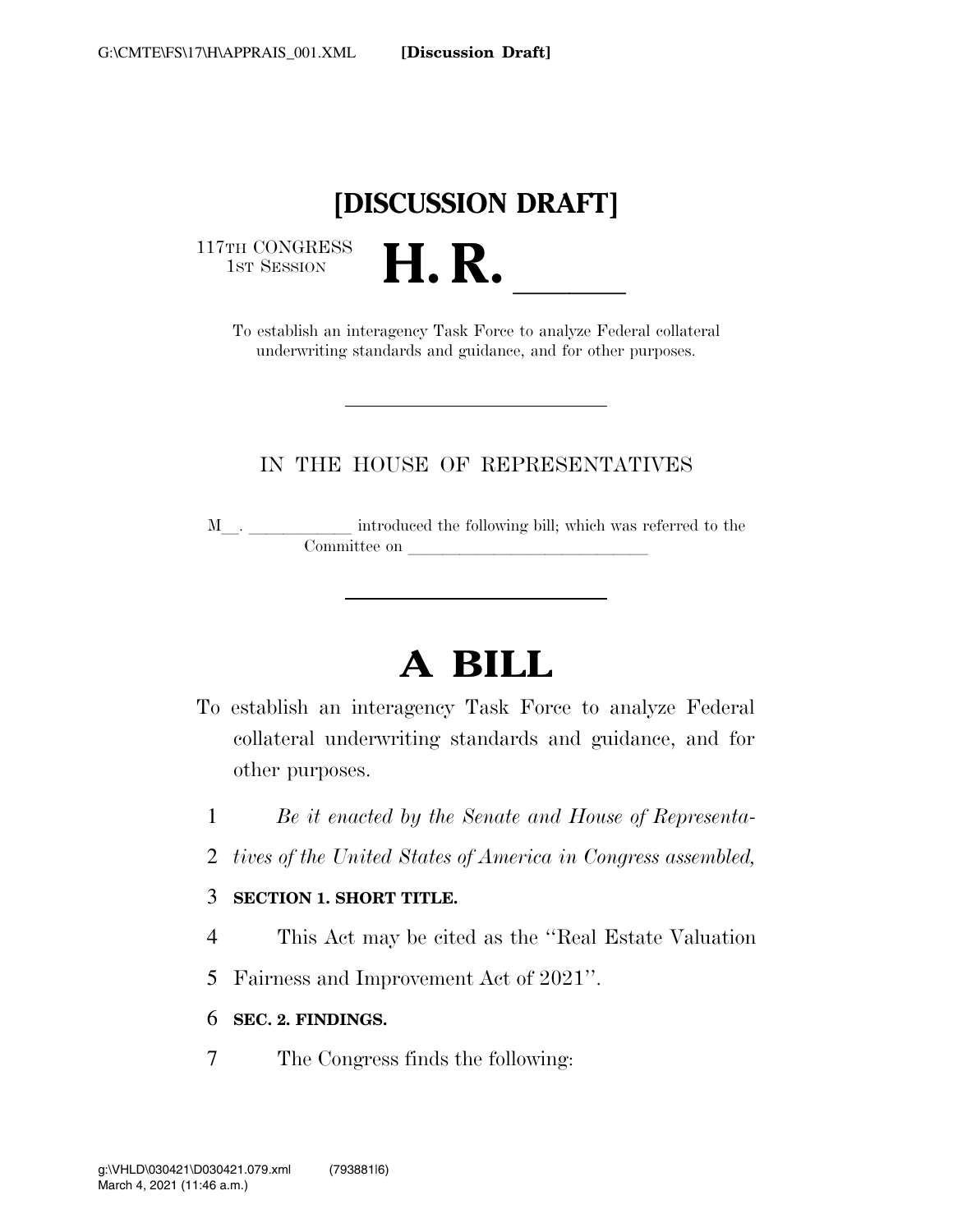$\mathfrak{D}$ 

 (1) Two Federal agencies, the Federal Home Owners' Loan Corporation and the Federal Housing Administration played a major role in the develop- ment of the modern home mortgage origination in- dustry. (2) Both Federal agencies explicitly considered the racial and ethnic make up of neighborhoods when underwriting loans and valuing the real estate to be used as home loan collateral. (3) Both agencies devalued property or refused to make loans secured by property in communities of color. (4) The harmful consequences of this discrimi- nation remain unresolved. **SEC. 3. REAL ESTATE VALUATION TASK FORCE.**  (a) ESTABLISHMENT.—The Appraisal Subcommittee of the Financial Institutions Examination Council shall fa- cilitate the establishment and convening of an Interagency Task Force on Real Estate Valuation (in this section re-20 ferred to as the "Task Force". (b) MEMBERS.—The Task Force shall consist of the following members or their designees: (1) The Director of the Federal Housing Fi-nance Agency.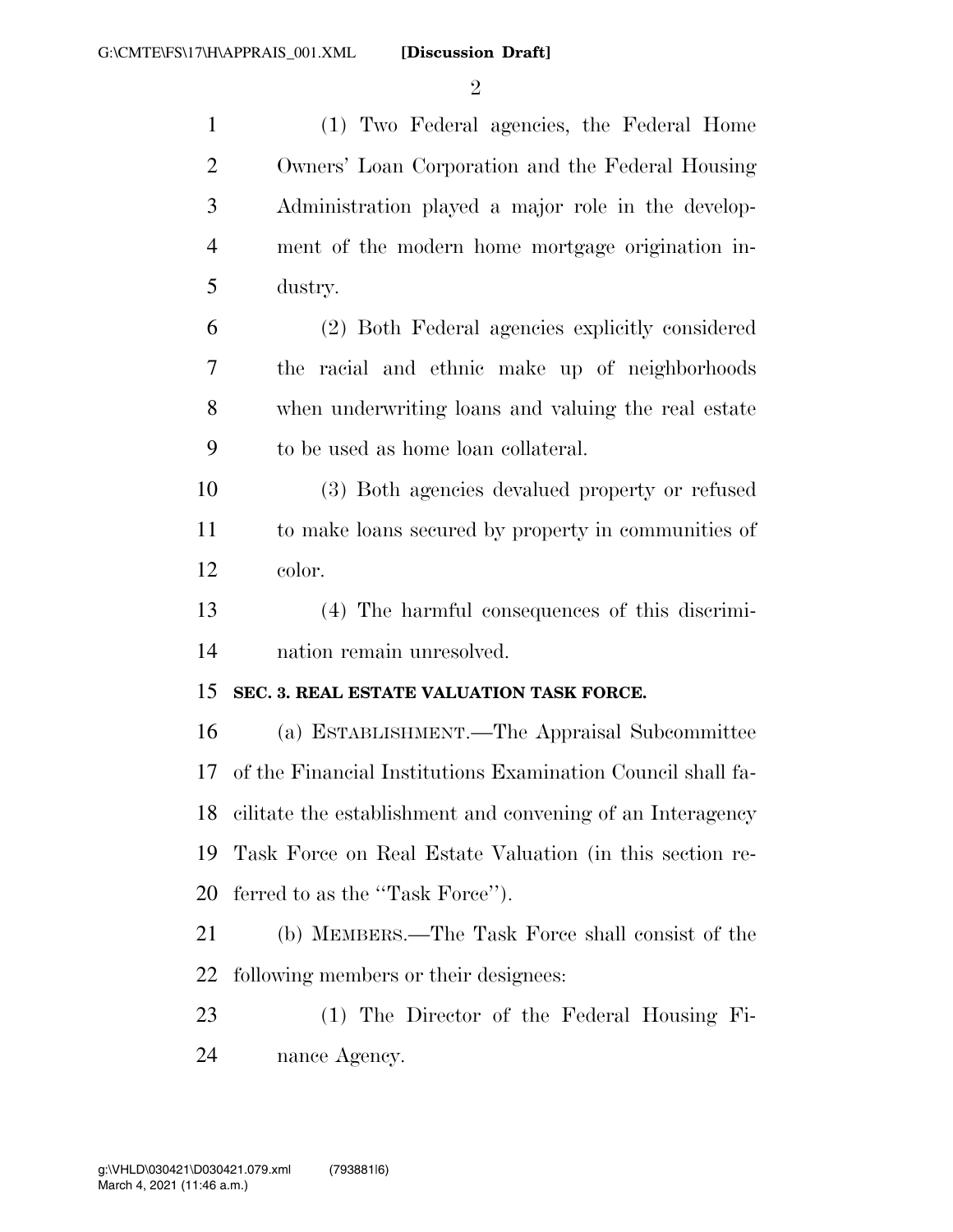| $\mathbf{1}$   | (2) The chair of the board of directors of the        |
|----------------|-------------------------------------------------------|
| $\overline{2}$ | Federal National Mortgage Association.                |
| 3              | (3) The chair of the Board of Directors of the        |
| 4              | Federal Home Loan Mortgage Corporation.               |
| 5              | (4) The President of the Government National          |
| 6              | Mortgage Association.                                 |
| 7              | (5) The Chairperson of the board of directors         |
| 8              | of one of the Federal home loan banks, selected by    |
| 9              | the Chairpersons of the boards of directors of all of |
| 10             | the Federal home loan banks.                          |
| 11             | (6) The Assistant Secretary of the Department         |
| 12             | of Housing and Urban Development who is the Fed-      |
| 13             | eral Housing Commissioner.                            |
| 14             | (7) The Undersecretary for Rural Development          |
| 15             | of the Department of Agriculture.                     |
| 16             | (8) The Secretary of Veterans Affairs.                |
| 17             | (9) The Director of the Bureau of Consumer            |
| 18             | Financial Protection, who shall serve as the Chair-   |
| 19             | person of the Task Force.                             |
| 20             | (10) The Comptroller of the Currency.                 |
| 21             | (11) The Chairperson of the Board of Directors        |
| 22             | of the Federal Deposit Insurance Corporation.         |
| 23             | (12) The Chairman of the Board of Governors           |
| 24             | of the Federal Reserve System.                        |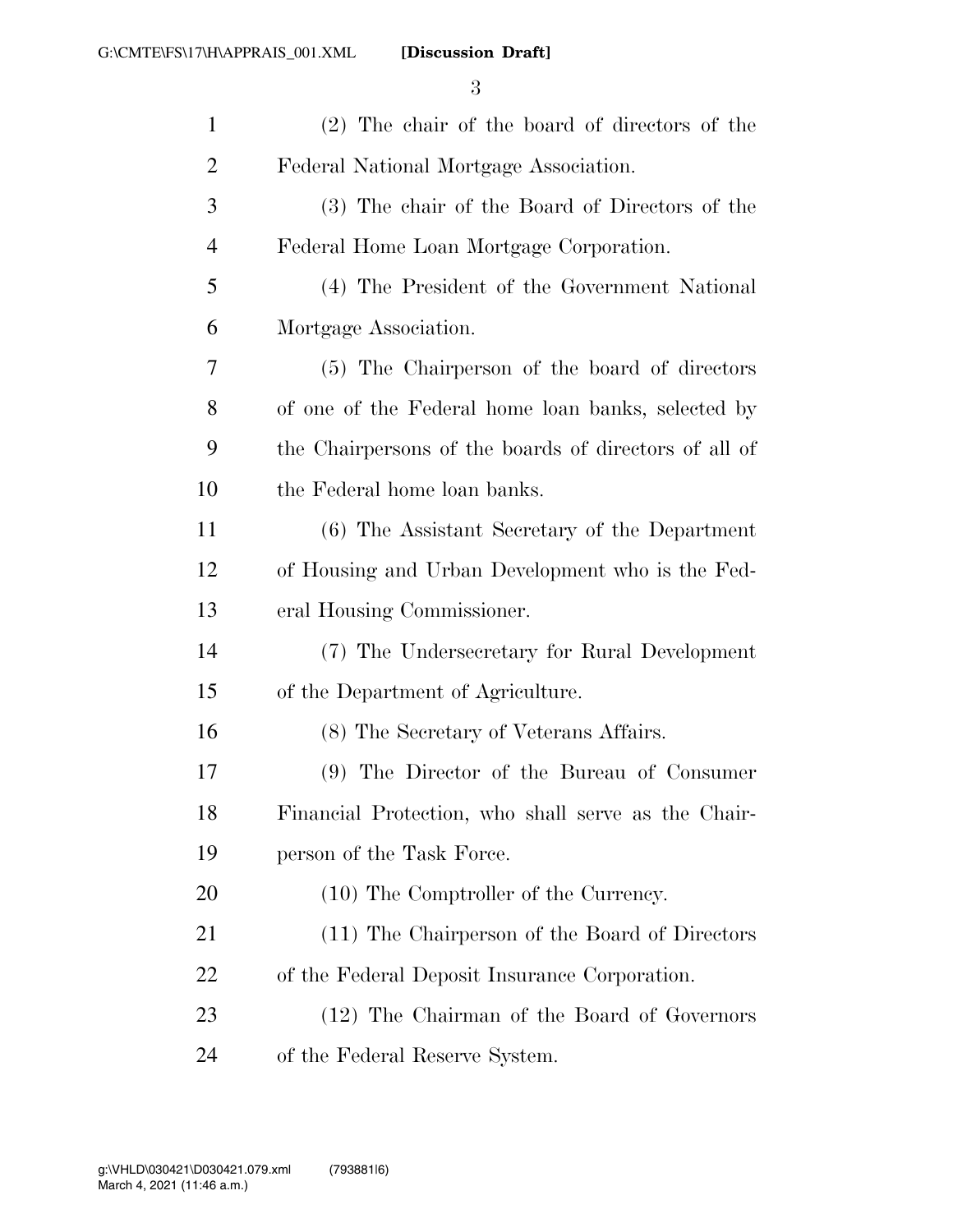(13) The Chairman of the National Credit Union Administration Board.

 (14) The Chairman of the State Liaison Com-mittee.

(c) DUTIES.—The Task Force shall—

 (1) harmonize to the greatest extent possible the various collateral underwriting standards and guidance of the agencies and entities represented on the Task Force governing residential and commer- cial real estate valuations, including standards and guidance with respect to appraisals, non-traditional and alternative methods of providing real estate property evaluations such as automated valuation models, processes and procedures for managing re- considerations of value by consumers, and standards and guidance with respect to common collateral un- derwriting challenges, such as energy efficient hous-18 ing and limited or inactive markets;

 (2) to the extent that standards or guidance de- scribed under paragraph (1) are not harmonized, the Task Force shall issue a report to Congress explain-22 ing why harmonization cannot or should not be im-plemented;

 (3) establish specific definitions for limited or inactive housing markets in which comparable sales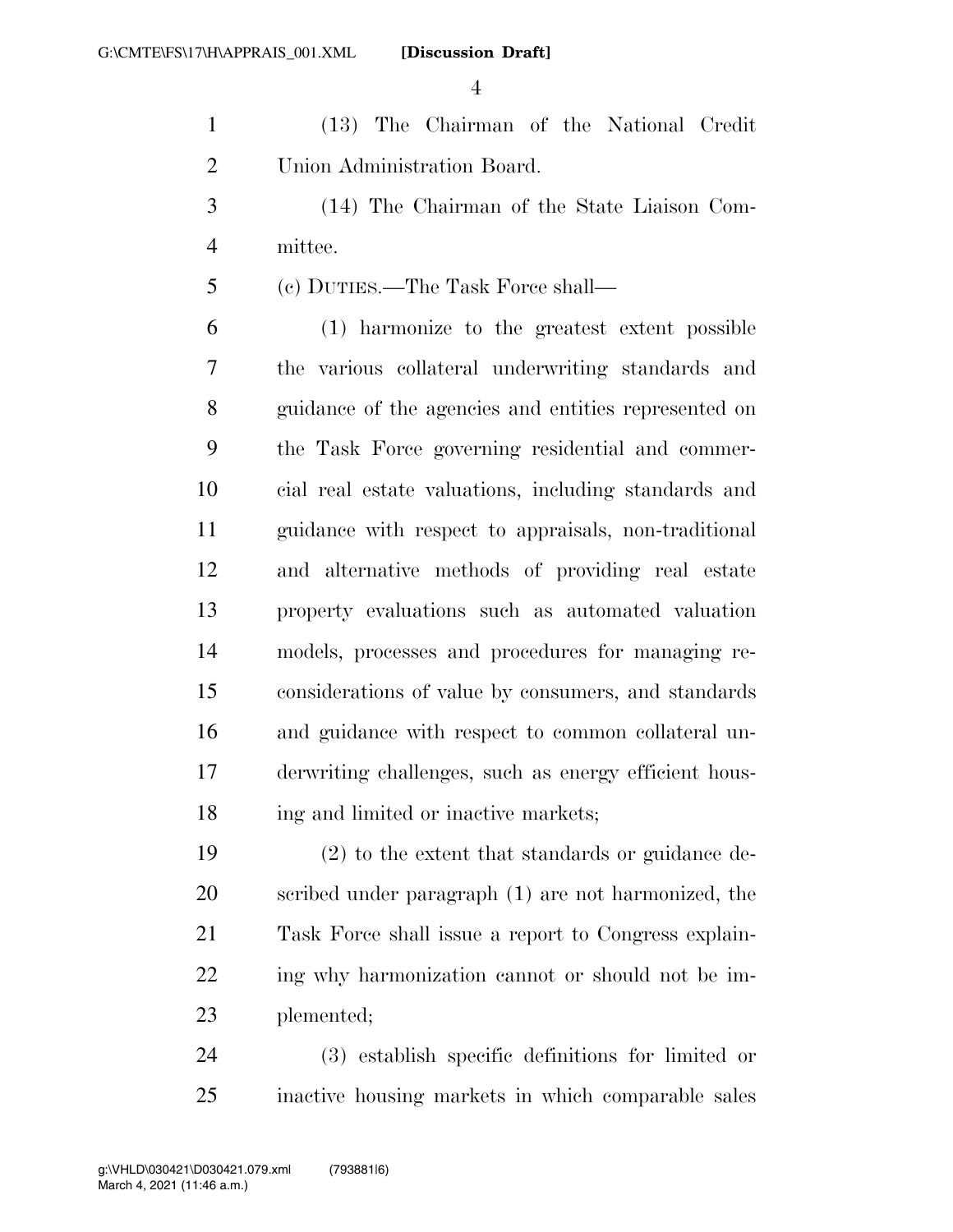are limited or unavailable over a certain period of time, and establish greater flexibilities and guidance for appraisals and any underwriting processes asso- ciated with appraisals conducted in such markets, such as the ability to consider market evidence for similar properties in other geographic areas or uti- lizing a range of value; (4) aggregate data across Task Force members and conduct a study to determine whether there are racial disparities at both the borrower and commu- nity level in the valuation and price of the residential real estate to be used as collateral for mortgage ap-13 plications processed by Task Force Members; (5) identify specific causes of such racial dis- parities and— (A) adopt changes to address such causes; or (B) if the Task Force determines that ad- ditional statutory authority is needed to adopt such changes, issue a report to Congress de- scribing the needed statutory authority; and (6) Evaluate whether there are any barriers to entry that are disproportionately preventing minori- ties from entering into the appraisal profession, such as current minimum requirements established by the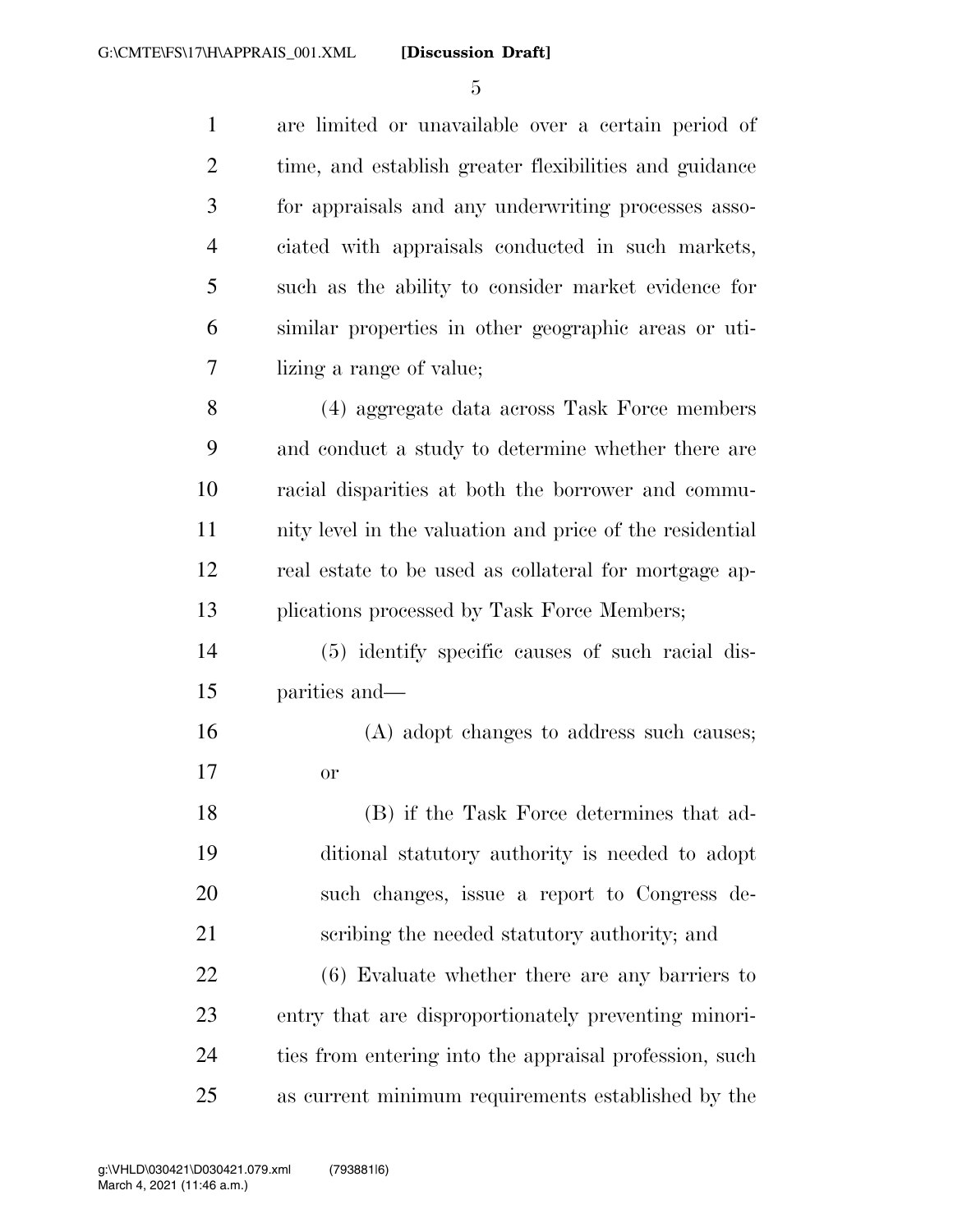Appraiser Qualifications Board, the cost and avail- ability of education, the content of the State ap- praiser exam questions, or the time it takes to finish training.

 (d) MEETINGS.—The Task Force shall convene regu- larly, including with the advisory committee described under subsection (g), to carry out the duties under sub- section (c) and submit the reports required under sub-section (f).

 (e) SHARING OF INFORMATION.—Each agency and entity represented on the Task Force shall share with the Task Force any data of the agency or entity necessary for the Task Force to carry out the duties of the Task Force under this Act.

(f) REPORTS.—

 (1) INITIAL.—The Chairperson of the Task Force shall submit a report to the Congress not later than the expiration of the 24-month period be- ginning on the date of the enactment of this Act de- tailing the findings and any actions taken to further 21 the duties of the Task Force as of such time and de-scribing any planned efforts and activities.

23 (2) ONGOING.—Periodically after the submis- sion of the report pursuant to paragraph (1), the Chairperson shall submit reports to the Congress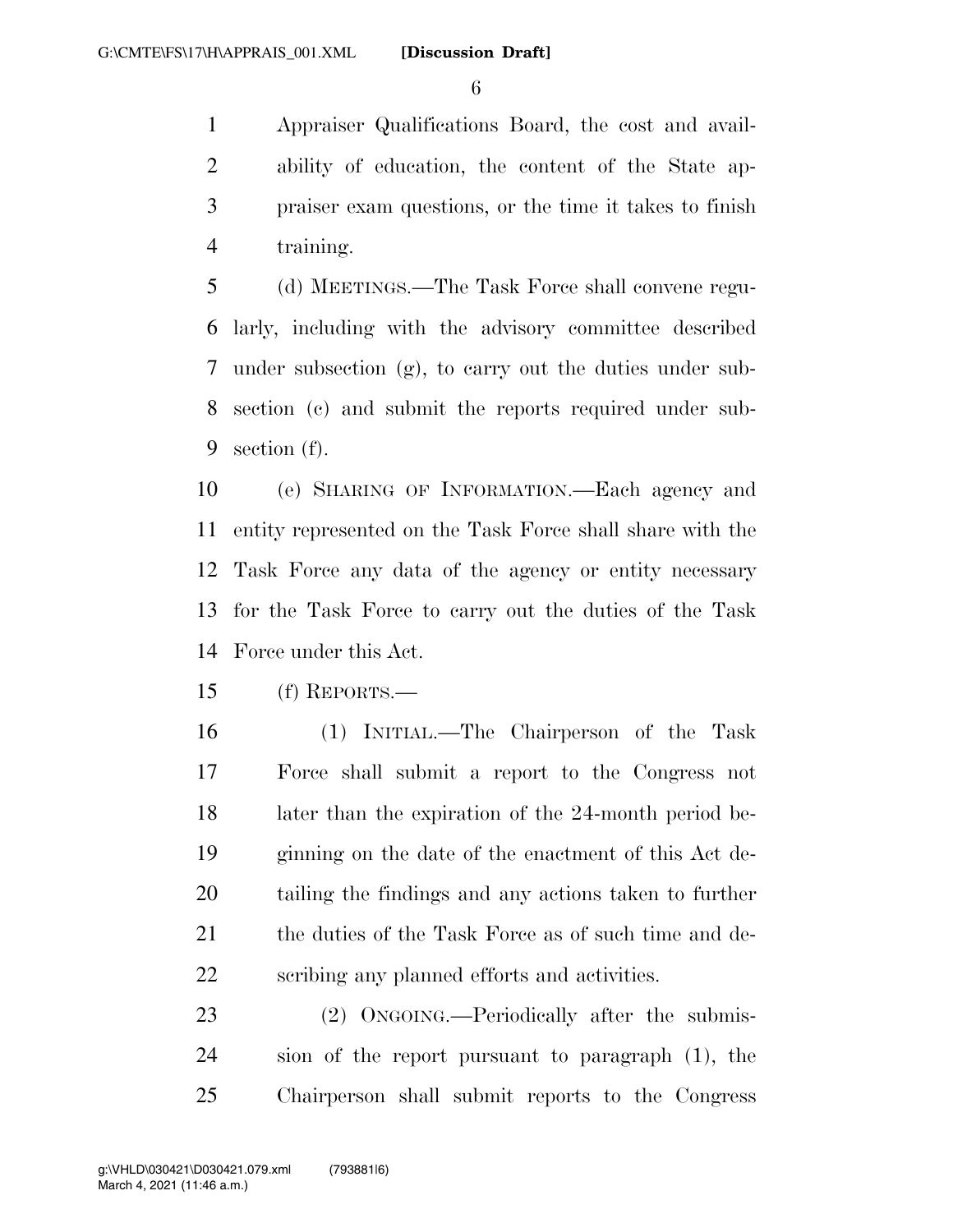| $\mathbf{1}$   | setting forth updates of the findings and actions          |
|----------------|------------------------------------------------------------|
| $\overline{2}$ | taken to further the duties of the Task Force.             |
| 3              | (g) ADVISORY COMMITTEE.—The Task Force shall               |
| 4              | establish an advisory committee to provide advice with re- |
| 5              | spect to the duties of the Task Force. The advisory com-   |
| 6              | mittee shall consist of—                                   |
| 7              | $(1)$ at least 2 civil rights advocates;                   |
| 8              | $(2)$ at least 2 consumer advocates;                       |
| 9              | $(3)$ at least 2 real estate appraisers (or rep-           |
| 10             | resentatives of real estate appraiser trade groups);       |
| 11             | $(4)$ at least 1 small lender (or representative of        |
| 12             | a trade group for small lenders);                          |
| 13             | $(5)$ at least 1 representative of a trade group           |
| 14             | that represents private investors;                         |
| 15             | $(6)$ at least 2 representatives of appraisal man-         |
| 16             | agement companies or trade groups for such compa-          |
| 17             | nies;                                                      |
| 18             | $(7)$ at least 2 individuals who are industry ex-          |
| 19             | perts on alternative valuation models; and                 |
| 20             | $(8)$ at least 1 representative of the organization        |
| 21             | that adopts the appraisal standards and appraiser          |
| 22             | qualification criteria under title XI of the Financial     |
| 23             | Institutions Reform, Recovery, and Enforcement Act         |
| 24             | of 1989 (12 U.S.C. 3331 et seq.).                          |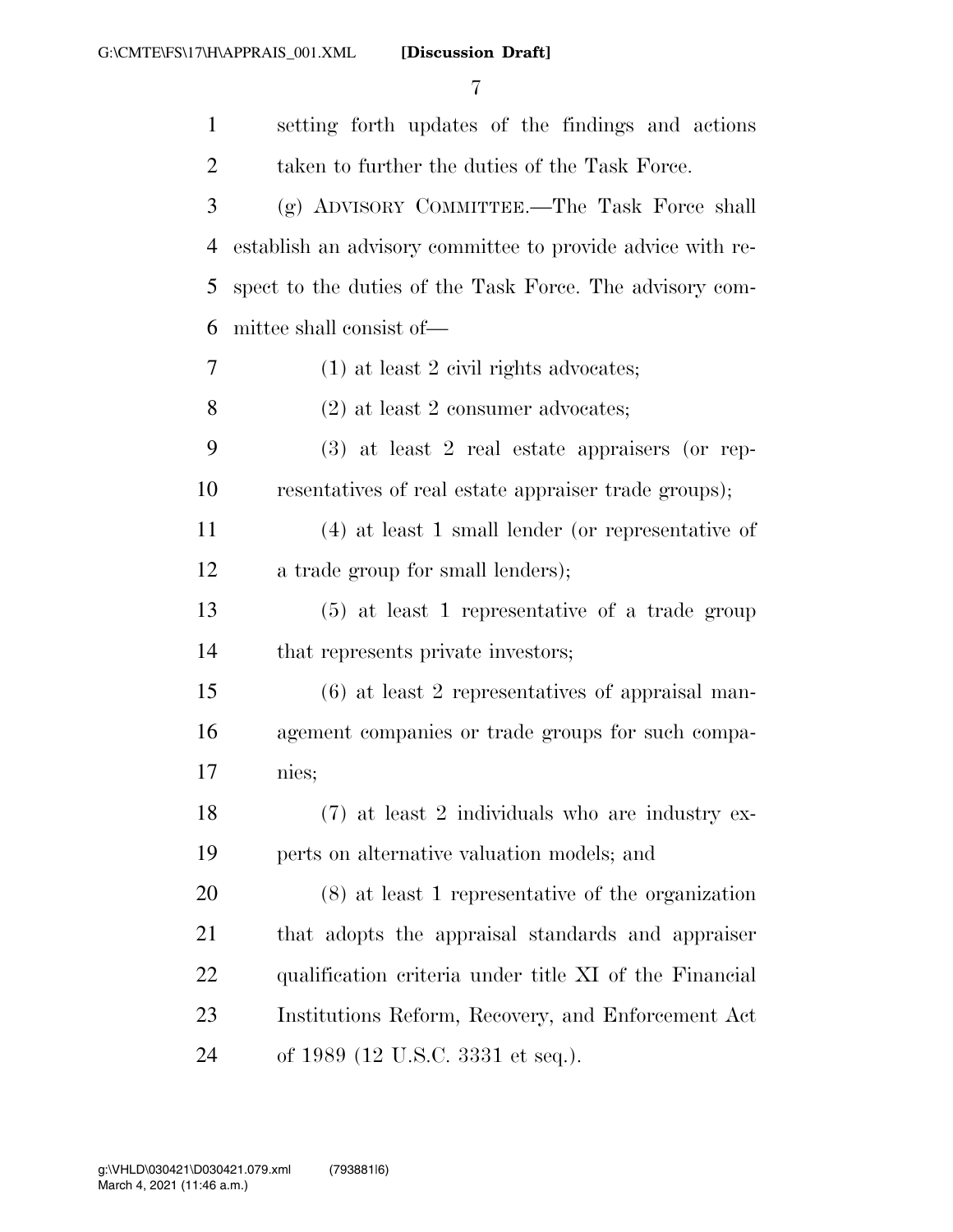1 (h) SUNSET.—The Task Force shall terminate upon 2 the expiration of the 5-year period beginning on the date 3 of the enactment of this Act.

### 4 **SEC. 4. PROMOTING DIVERSITY AND INCLUSION IN THE AP-**5 **PRAISAL PROFESSION.**

6 The Financial Institutions Reform, Recovery, and 7 Enforcement Act of 1989 is amended—

| 8  | (1) in section 1103(a) $(12 \text{ U.S.C. } 3332(a))$ — |
|----|---------------------------------------------------------|
| 9  | $(A)$ in paragraph $(3)$ , by striking "and" at         |
| 10 | the end;                                                |
| 11 | $(B)$ in paragraph $(4)$ , by striking the pe-          |
| 12 | riod at the end and inserting a semicolon;              |
| 13 | $(C)$ in paragraph $(5)$ , by striking the pe-          |
| 14 | riod at the end and inserting a semicolon;              |
| 15 | $(D)$ in paragraph $(6)$ , by striking the pe-          |
| 16 | riod at the end and inserting "a semicolon;             |
| 17 | and"; and                                               |
| 18 | (E) by adding at the end the following new              |
| 19 | paragraph:                                              |
| 20 | "(7) administer the grant program under sec-            |
| 21 | tion $1122(j)$ ."; and                                  |
| 22 | $(2)$ in section 1106 (12 U.S.C. 3335)—                 |
| 23 | (A) by inserting "(a) IN GENERAL.—" be-                 |
| 24 | fore "The Appraisal Subcommittee";                      |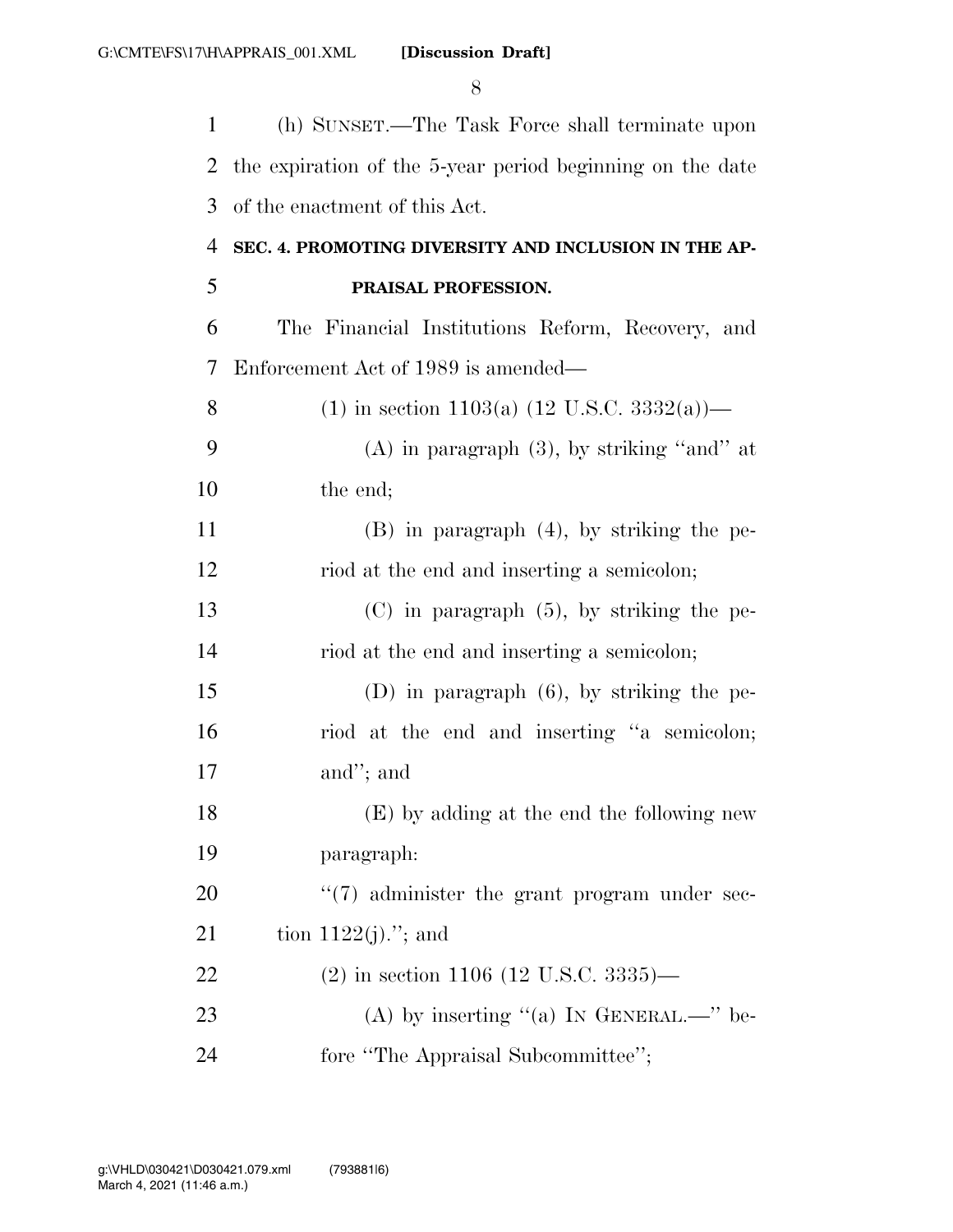**[Discussion Draft]** 

| $\mathbf{1}$   | (B) by striking the comma after "com-                  |
|----------------|--------------------------------------------------------|
| $\overline{2}$ | ment";                                                 |
| 3              | (C) by inserting before "Any regulations"              |
| $\overline{4}$ | the following:                                         |
| 5              | "(b) REGULATIONS.—"; and                               |
| 6              | (D) in subsection (a) (as so designated by             |
| 7              | subparagraph $(A)$ of this paragraph), by adding       |
| 8              | at the end the following: "The Appraisal Sub-          |
| 9              | committee<br>may coordinate, and enter into            |
| 10             | agreements, with private industry stakeholders         |
| 11             | (including appraisal management companies              |
| 12             | and industry associations) to facilitate activities    |
| 13             | and practices that ensure diversity among indi-        |
| 14             | viduals newly hired as appraisers in their first       |
| 15             | employment positions in the appraisal indus-           |
| 16             | $try.'$ ;                                              |
| 17             | $(3)$ in section 1122 (12 U.S.C. 3351), by add-        |
| 18             | ing at the end the following new subsection:           |
| 19             | "(j) GRANT PROGRAM TO PROMOTE DIVERSITY AND            |
| 20             | INCLUSION IN THE APPRAISAL PROFESSION.—                |
| 21             | ``(1)<br>IN GENERAL.—The Appraisal<br>Sub-             |
| 22             | committee shall carry out a program under this sub-    |
| 23             | section to makes grants to State agencies, nonprofit   |
| 24             | organizations, and institutions of higher education to |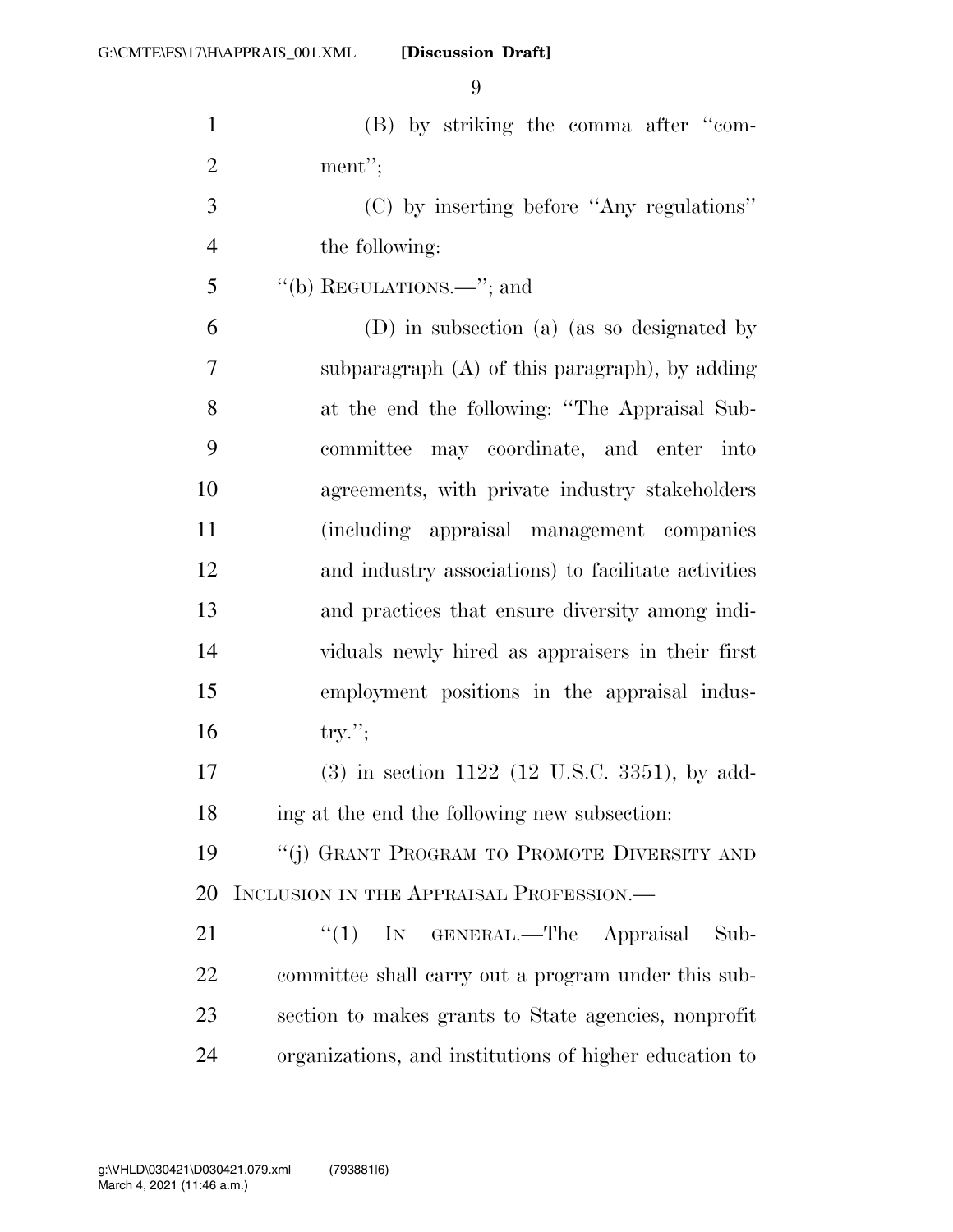| $\mathbf{1}$   | promote diversity and inclusion in the appraisal pro- |
|----------------|-------------------------------------------------------|
| $\overline{2}$ | fession.                                              |
| 3              | "(2) ELIGIBLE ACTIVITIES.—Activities carried          |
| $\overline{4}$ | out with amounts from a grant under this Act shall    |
| 5              | be designed to promote diversity and inclusion in the |
| 6              | appraisal profession, and may include—                |
| 7              | $\lq\lq$ funding scholarships;                        |
| 8              | "(B) providing training and education;                |
| 9              | "(C) providing implicit bias training for             |
| 10             | appraisers; and                                       |
| 11             | $\lq\lq$ other activities as determined appro-        |
| 12             | priate to further the purposes of this grant pro-     |
| 13             | gram by the Appraisal Subcommittee.                   |
| 14             | "(3) ALLOCATION OF FUNDS. In making                   |
| 15             | grants under this subsection, the Appraisal Sub-      |
| 16             | committee shall-                                      |
| 17             | "(A) allocate 50 percent of the funds made            |
| 18             | available to Historically Black Colleges and          |
| 19             | Universities or universities with degree pro-         |
| 20             | grams approved by the Appraiser Qualifications        |
| 21             | Board or a relevant State regulatory agency           |
| 22             | $for-$                                                |
| 23             | "(i) scholarships for students of color               |
| 24             | who want to pursue a career in real estate            |
| 25             | appraisal; and                                        |